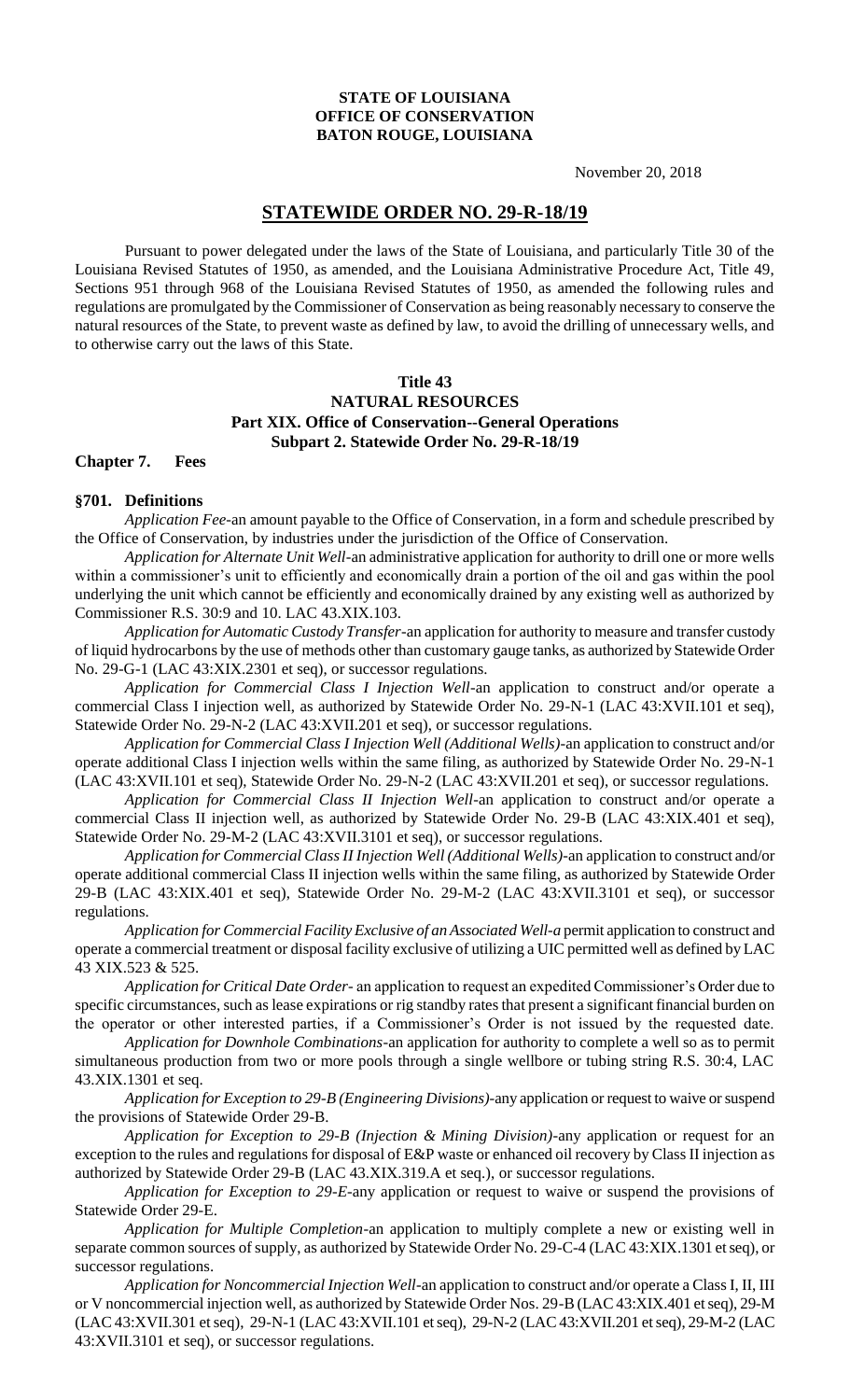Effective: November 20, 2018

*Application for Permit to Drill (Minerals)*-an application to drill in search of minerals (six- months or one-year), as authorized by R.S. 30:28.

*Application for Pilot Projects*-an application for authority to conduct a six (6) month enhanced recovery project for the purpose of testing the method. R.S. 30:4, 5, 6. LAC 43.XIX.407

*Application for Public Hearing*-an application for a public hearing as authorized by R.S. 30:1, et. seq. *Application for Selective Completion*-an application for authority to allow the completion of any well utilizing downhole equipment so as to permit production to be changed from one separate pool to another without the necessity of a workover or additional perforating as authorized by Statewide Order No. 29-C-4 (LAC 43:XIX.1301)

*Application for Severance Tax Relief-Well Status Determination*-an application to determine if a well qualifies as a Deep Well or Horizontal Well for purposes of R.S. 47:633 et seq, and/or successor statutes.

*Application for Site Clearance*-an application to approve a procedural plan for site clearance verification of platform, well or structure abandonment developed by an operator/lessee and submitted to the Commissioner of Conservation, as authorized by LAC 43:XI.311 et seq, or successor regulations.

*Application for Substitute Unit Well*-application for a substitute unit well as authorized by Statewide Order No. 29-K-1 (LAC 43:XIX.2901 et seq), or successor regulations.

*Application for Surface Mining Development Operations Permit*-an application to remove coal, lignite, or overburden for the purpose of determining coal or lignite quality or quantity or coal or lignite mining feasibility, as authorized by Statewide Order No. 29-O-1 (LAC 43:XV.101 et seq), or successor regulations.

*Application for Surface Mining Exploration Permit*-an application to drill test holes or core holes for the purpose of determining the location, quantity, or quality of a coal or lignite deposit, as authorized by Statewide Order No. 29-O-1 (LAC 43:XV.101 et seq), or successor regulations.

*Application for Surface Mining Permit*-an application for a permit to conduct surface coal or lignite mining and reclamation operations, as authorized by Statewide Order No. 29-O-1 (LAC 43:XV.101 et seq), or successor regulations.

*Application for Unit Termination*-an application for unit termination as authorized by Statewide Order No. 29-L-3 (LAC 43:XIX.3100 et seq), or successor regulations.

*Application for Waiver of Production Test*-an application to request a waiver of the Office of Conservation Policy of requiring a production test on a well in the subject field prior to approving a predrilled unit in that field.

*Application for Well Product Reclassification*-an application for authority to change the primary product of a unit based on administrative authority granted by Commissioner's Order and evidence of change in producing characteristics of said unit R.S. 30:4.

*Application for Work Permit – Injection or Other*-an application to perform work activities as outlined on Injection Well Work Permit Form UIC-17 on a well under the jurisdiction of the Underground Injection Control program of the Injection & Mining Division/Office of Conservation as authorized by Statewide Order 29-N-1 (LAC 43:XVII.109 et seq.), 29-N-2 (LAC 43:XVII.209 et seq.), 29-M (LAC 43:XVII.309 & 319 et seq.), 29-M-2 (LAC 43:XVII.3121 et seq.), 29-M-3 (LAC 43:XVII.3309 et seq.), 29-B (LAC 43:XIX.Chapter 4) or successor regulations.

*Application for Work Permit-Minerals*-an application to perform certain operations on an existing well, as required in LAC 43:XIX.105.

*Application to Amend Permit to Drill (Injection or Other)-*an application to alter, amend, or change a permit to drill, construct and/or operate an injection, or other well after its initial issuance, as authorized by R.S. 30:28.

*Application to Amend Permit to Drill-Minerals (\$126 amount)-*an application to alter, amend, or change a permit to drill for minerals after its initial issuance as authorized by R.S. 30:28, excluding the amendments described in Application to Amend Permit to Drill – Minerals (lease to unit, unit to lease, unit to unit, Stripper, Incapable, other). Additionally, application to amend operator (transfer of ownership, including any other amendment action requested at that time) for any orphaned well or any multiply-completed well which has reverted to a single completion shall not be subject to the application fees provided herein.

*Application to Amend Permit to Drill – Minerals (lease to unit, unit to lease, unit to unit, Stripper, Incapable, other) (\$50 amount)*-an application to alter, amend, or change a permit to drill for minerals after its initial issuance as authorized by R.S. 30:28 for any lease to unit, unit to unit, and unit to lease changes; and, application to amend operator (transfer of ownership, including any other amendment action requested at that time) for any stripper crude oil well or incapable gas well so certified by the Department of Revenue.

*Application to Commingle*-an application for authority to commingle production of gas and/or liquid hydrocarbons and to use methods other than gauge tanks for allocation, as authorized by Statewide Order No. 29- D-1 (LAC 43:XIX.1500 et seq), or successor regulations.

*Application to Process Form R-4-*application for authorization to transport oil from a lease as authorized by Statewide Order No. 25 (LAC 43:XIX.900 et seq), or successor regulations.

*Application/Request for Commercial Facility Reuse-*Application/Request to determine if E & P Material which has been treated physically, chemically, or biologically so that the material is physically, chemically or biologically distinct from the original material and meets the criteria LAC 43 XIX. 565.F.

*Applications/Requests for Reuse Not Associated with Commercial Facility*-application/request to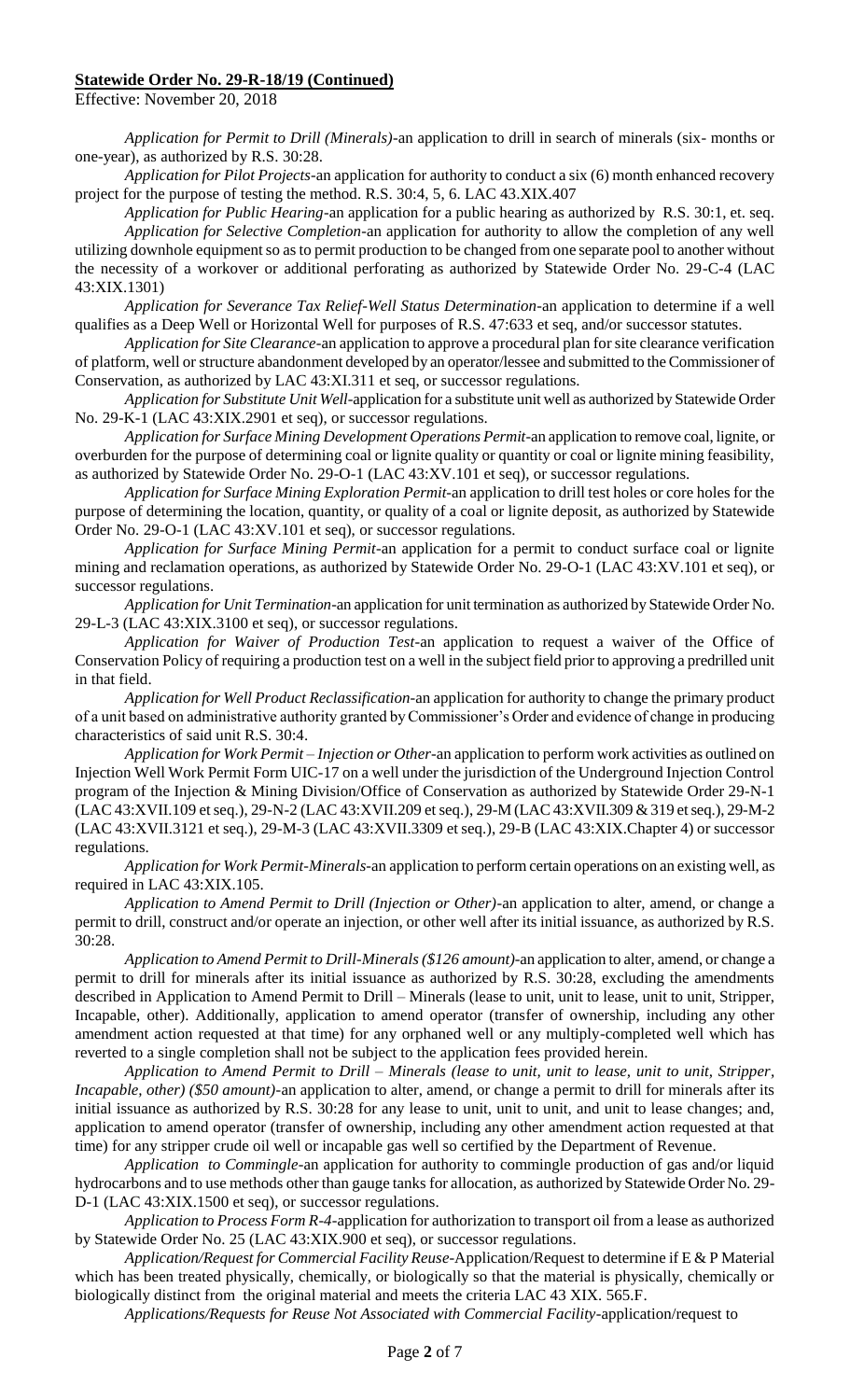Effective: November 20, 2018

determine if E & P Material has been treated physically, chemically, or biologically so that the material is physically, chemically or biologically distinct from the original material and meets the criteria LAC 43 XIX.565.F.

*BOE-*annual barrels oil equivalent. Gas production is converted to BOE by dividing annual mcf by a factor of 18.0.

*Capable Gas*-natural and casing head gas not classified as incapable gas well gas or incapable oil well gas by the Department of Revenue, as of December 31<sup>st</sup> in the year prior to the year in which the Invoices are issued.

*Capable Oil-*crude oil and condensate not classified as incapable oil or stripper oil by the Department of Revenue, as of December 31<sup>st</sup> in the year prior to the year in which the Invoices are issued.

*Class I Well*-a Class I injection well used to inject hazardous or nonhazardous, industrial, or municipal wastes into the subsurface, which falls within the regulatory purview of Statewide Order No. 29-N-1 (LAC 43:XVII.101 et seq), Statewide Order No. 29-N-2 (LAC 43:XVII.201 et seq), or successor regulations.

*Class I Well Fee*-an annual fee payable to the Office of Conservation, in a form and schedule prescribed by the Office of Conservation not to exceed \$1,000,000 for Fiscal Year 2015-2016 and thereafter on all Class I wells permitted December 31<sup>st</sup> of the year prior to the year in which the Invoices are issued.

*Class II CO2 EOR Project (AOR Review and Updates)* Fee-an annual fee for an enhanced recovery project permitted by the Office of Conservation injecting carbon dioxide (CO2) down the wellbore of permitted Class II injection wells under the authority of the Office of Conservation/Injection and Mining Division in conformance with Statewide Order 29-B (LAC 43.XIX.411.C et seq.) or successor regulations.

*Class II Hydrocarbon Storage & E&P Waste Cavern Compliance Review Fee*-an annual fee payable to the Office of Conservation, in a form and schedule prescribed by the Office of Conservation, on each Class II Hydrocarbon Storage & E&P Waste Cavern in the amount of \$2,000 for Fiscal Year 2015-2016 and thereafter for the compliance review required by Statewide Order 29-M (LAC 43.XIX.309.K et seq.) or successor regulations.

*Class II Well-*a Class II injection well which injects fluids which are brought to the surface in connection with conventional oil or natural gas production, for annular disposal wells, for enhanced recovery of oil or natural gas, and for storage of hydrocarbons. For purposes of administering the exemption provided in R.S. 30:21(B)(1)(c), such exemption is limited to operators who operate Class II wells serving a stripper oil well or an incapable gas well certified pursuant to R.S. 47:633 by the Severance Tax Section of the Department of Revenue and located in the same field as such Class II well.

*Class III Solution Mining Cavern Compliance Review Fee*-an annual fee payable to the Office of Conservation, in a form and schedule prescribed by the Office of Conservation, on each Class III Solution Mining Cavern in the amount of \$2,000 for Fiscal Year 2015-2016 and thereafter for the compliance review required by Statewide Order 29-M-3 (LAC 43.XVII.3309.K et seq.) or successor regulations.

*Class III Well-*a Class III injection well which injects for extraction of minerals or energy.

*Class V Permit Waiver/Exemption/Area Permit Request*-a request for a waiver or exemption from the permitting requirements of Class V injection wells for certain remediation wells/projects of short duration where remediation is accomplished by one time injection into shallow wells where casing is not installed, or a request for an area permit for remediation projects under the authority of the LDEQ or USEPA to allow deviation from the permitting requirements for Class V injection wells as authorized by Statewide Order 29-N-1 (LAC 43:XVII.111 et seq.) or successor regulations.

*Community Saltwater Disposal System Initial Notification*-an application to designate a Class II SWD for injection of produced saltwater from multiple operators by the submittal of the Community Saltwater Disposal System Application Form UIC-13 and submittal of an acceptable operating agreement specifying cost sharing of operating expenses as authorized by Statewide Order 29-B (LAC 43.XIX.317

et seq.) or successor regulations.

*E&P Waste Determination*-a determination as to whether a material meets the definition of Exploration and Production Waste as defined in LAC 43 XIX. 501

*Emergency Clearance*-emergency authorization to transport oil from lease.

*Operator Annual Registration*- annual application Form filed by entity with whom the Office of Conservation has jurisdiction to obtain/maintain organizational ID.

*Production Fee*-an annual fee payable to the Office of Conservation, in a form and schedule prescribed by the Office of Conservation, by oil and gas operators on capable oil wells and capable gas wells based on a tiered system to establish parity on a dollar amount between the wells. The tiered system shall be established annually by rule on capable oil and capable gas production, including nonexempt wells reporting zero production during the annual base period, in an amount not to exceed \$3,675,000 for Fiscal Year 2015- 2016 and thereafter.

*Production Well-*any well which has been permitted by and is subject to the jurisdiction of the Office of Conservation, excluding wells in the permitted and drilling in progress status, Class II injection wells, liquid storage cavity wells, commercial salt water disposal wells, Class V injection wells, wells which have been plugged and abandoned, wells which have reverted to landowner for use as a fresh water well (Statewide Order No. 29-B, LAC 43:XIX.137.G, or successor regulations), multiply completed wells reverted to a single completion, and stripper oil wells or incapable oil wells or incapable gas wells certified by the Severance Tax Section of the Department of Revenue, as of December 31<sup>st</sup> in the year prior to the year in which the Invoices are issued.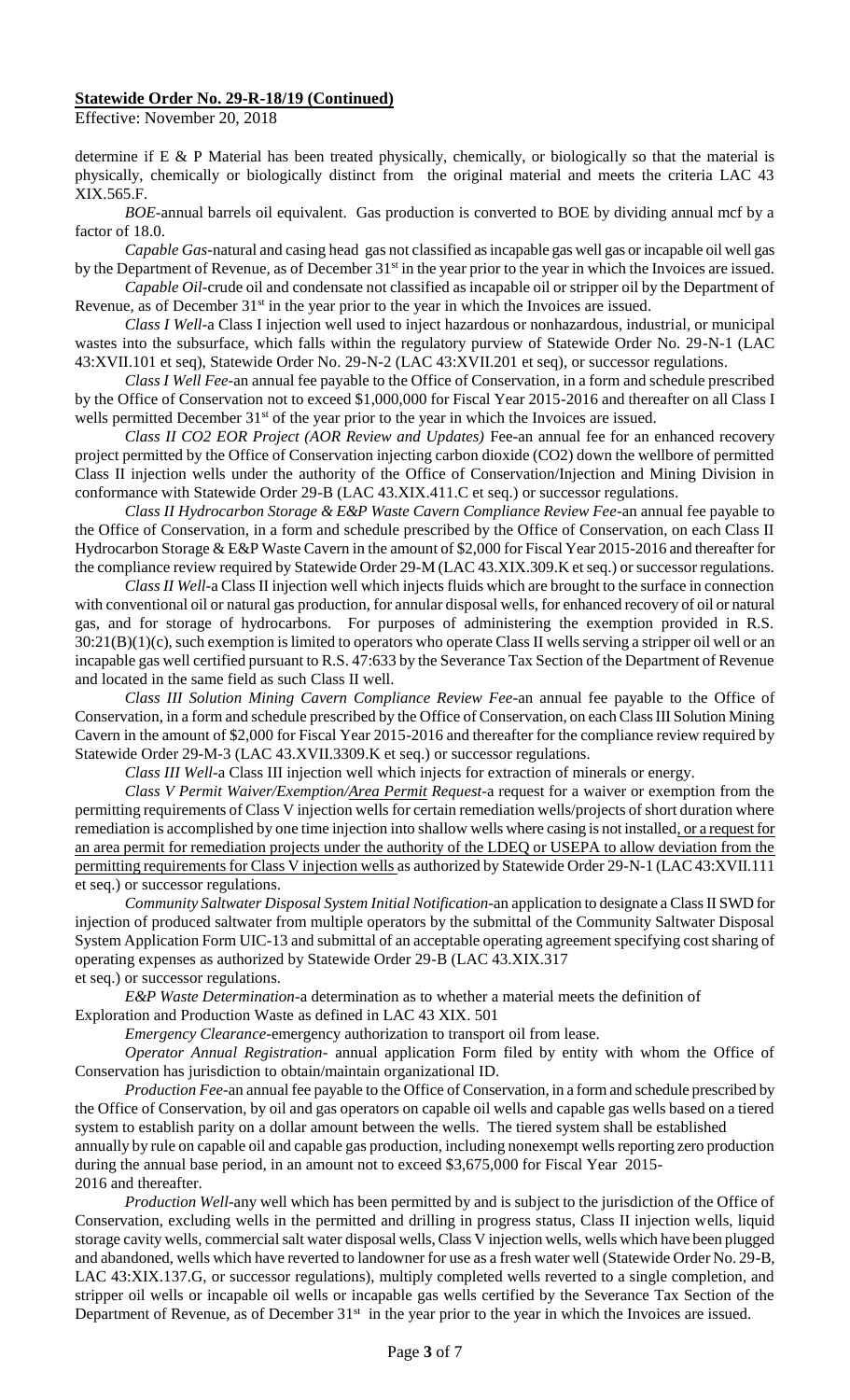Effective: November 20, 2018

*Regulatory Fee*-an amount payable annually to the Office of Conservation, in a form and schedule prescribed by the Office of Conservation, on Class II wells, Class III wells, storage wells, Type A facilities, and Type B facilities in an amount not to exceed \$2,187,500 for Fiscal Year 2015-2016 and thereafter. No fee shall be imposed on a Class II well of an operator who is also an operator of a stripper crude oil well or incapable gas well certified pursuant to R.S. 47:633 by the Severance Tax Section of the Department of Revenue as of December 31<sup>st</sup> in the year prior to the year in which the Invoices are issued and located in the same field as such Class II well. Operators of Record, excluding operators of wells and including, but not limited to, operators of gasoline/cycling plants, refineries, oil/gas transporters, and/or certain other activities subject to the jurisdiction of the Office of Conservation are required to pay an annual registration fee of \$105. Such payment is due within the time frame prescribed by the Office of Conservation.

*Requests to Modify Well Permit – Injection*- requests made by operators of record to change the operating conditions of their injection wells as authorized by Statewide Order 29-N-1 (LAC 43:XVII.113 et seq.), 29-N-2(LAC 43:XVII.213 et seq.) , 29-M (LAC 43:XVII.311 et seq.), 29-M-2 (LAC 43:XVII.3111 et seq.), 29-M-3 (LAC 43:XVII.3311 et seq.) , 29-B (LAC 43:XIX.Chapter 4) or successor regulations.

*Request to Transport E&P Waste to Commercial Facilities or Transfer Stations*- Other oil and gas industry companies (i.e. companies that do not possess a current Office of Conservation producer/operator code or a current offshore/out-of-state waste generator code) must obtain authorization by submitting a completed (acceptable) Form UIC-23 to transport E&P Waste to commercial facilities or transfer stations as required by LAC XIX.545.B.

*Storage Well-*a well used for the injection of natural gas into or subsequent withdrawal of natural gas from a depleted hydrocarbon reservoir or aquifer for the sole purpose of storage.

*Type A Facility-*commercial E&P waste disposal facilities within the State that utilize technologies appropriate for the receipt, treatment, storage, or disposal of oilfield waste solids and liquids for a fee or

other consideration, and fall within the regulatory purview of Statewide Order No. 29-B (LAC 43:XIX.501 et seq), Statewide Order No. 29-M-2 (LAC 43:XVII.3101 et seq), or successor regulations.

*Type B Facility-*commercial E&P waste disposal facilities within the State that utilize underground injection technology for the receipt, treatment, storage, or disposal of only produced saltwater, oilfield brine, or other oilfield waste liquids for a fee or other consideration, and fall within the regulatory purview of Statewide Order No. 29-B (LAC 43:XIX.501 et seq), or successor regulations.

*Witnessed Verification of Mechanical Integrity Tests (MIT)*-a mechanical integrity test (MIT) performed on a permitted injection well that is witnessed by a Conservation Enforcement Agent or other designated employee of the Office of Conservation as authorized by Statewide Order 29-N-1 (LAC 43:XVII.109 et seq.), 29- N-2 (LAC 43:XVII.209 et seq.), 29-M (LAC 43:XVII.327 et seq.), 29-M-2 (LAC 43:XVII.3129 et seq.), 29-M-3 (LAC 43:XVII.3327 et seq.), 29-B (LAC 43:XIX.Chapter 4 et seq.) or successor regulations.

*Work Permit to Plug & Abandon a Well Utilized for NORM disposal* -an application to plug and abandon a well which is utilized for downhole disposal of NORM solids and/or NORM contaminated tubing/equipment by the submittal of Form UIC-30, Work Permit to Perform a NORM Plug & Abandonment in conformance with Statewide Order 29-B (LAC 43.XIX.137 et seq.) or successor regulations.

#### **§703. Fee Schedule for Fiscal Year 2016-2017 and thereafter**

| A. | <b>Application Fees</b>                                             |    | Amount  |
|----|---------------------------------------------------------------------|----|---------|
|    | Application for Alternate Unit Well                                 | \$ | 504     |
|    | Application to Amend Permit to Drill - Minerals                     | \$ | 126     |
|    | Application to Amend Permit to Drill - Minerals                     |    |         |
|    | (LUW, Stripper, Incapable, Other)                                   | \$ | 50      |
|    | Application to Amend Permit to Drill - Injection or Other           | \$ | 126     |
|    | <b>Application for Automatic Custody Transfer</b>                   | \$ | 252     |
|    | Application for Commercial Class I Injection Well                   |    | \$1,264 |
|    | Application for Commercial Class I injection Well                   |    |         |
|    | (Additional Wells)                                                  | \$ | 631     |
|    | Application for Commercial Class II Injection Well                  | \$ | 631     |
|    | Application for Commercial Class II Injection Well                  |    |         |
|    | (Additional Wells)                                                  | S. | 314     |
|    | Application for Commercial Facility Exclusive of an Associated Well |    | \$3,000 |
|    | Application to Commingle                                            | \$ | 252     |
|    | <b>Application for Critical Date Order</b>                          | \$ | 504     |
|    | <b>Application for Downhole Combinations</b>                        | \$ | 504     |
|    | Application for Exception to 29-E                                   | \$ | 504     |
|    | Application for Exception to 29-B                                   | \$ | 504     |
|    | <b>Application for Multiple Completion</b>                          | \$ | 126     |
|    | Application for Noncommercial Injection Well                        | \$ | 252     |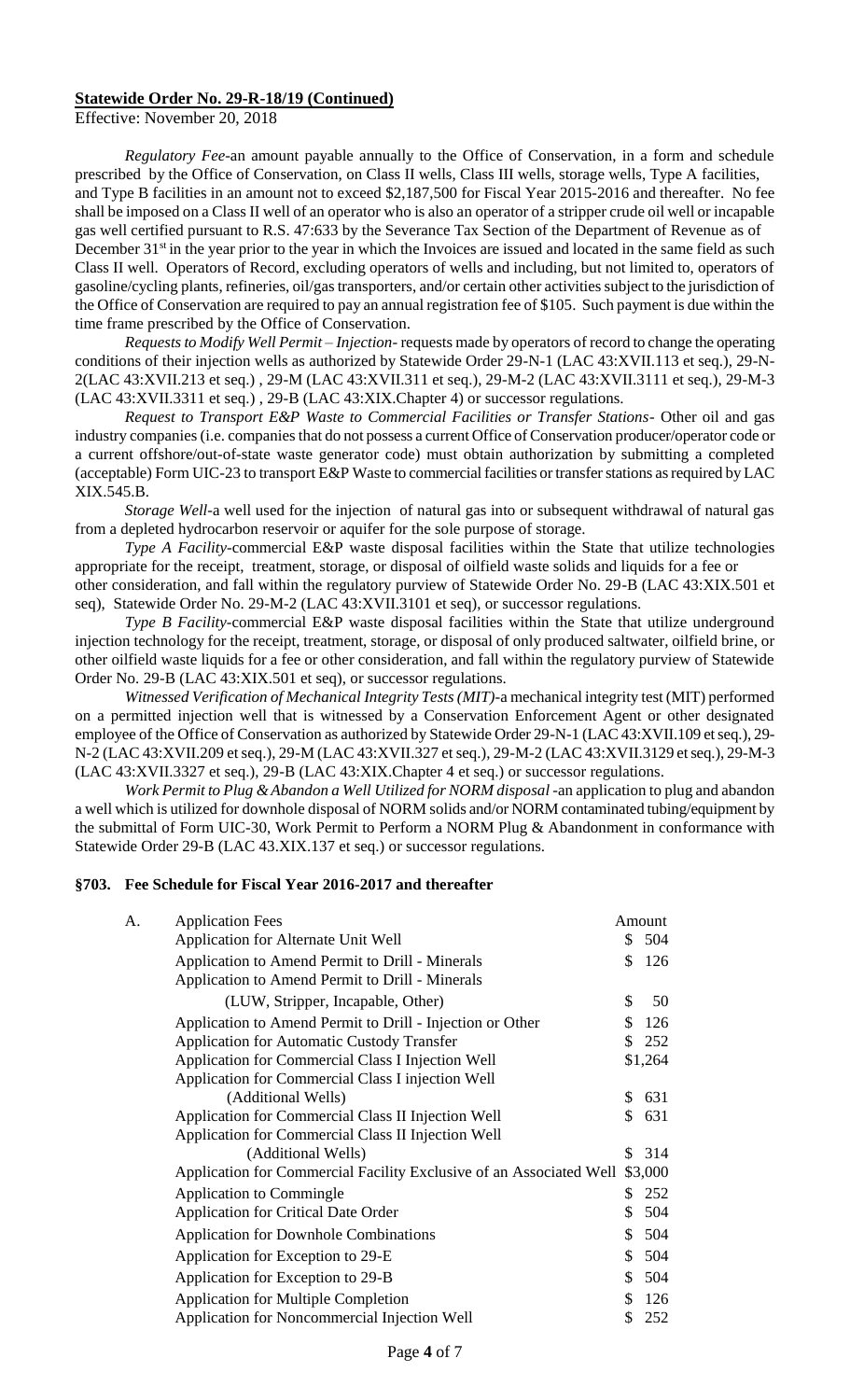Effective: November 20, 2018

| Application for Permit to Drill - Minerals: 0' - 3,000' (6 months)<br>\$     |          |                |  |  |  |
|------------------------------------------------------------------------------|----------|----------------|--|--|--|
| Application for Permit to Drill - Minerals: 3,001' - 10,000'(6 months)<br>\$ |          |                |  |  |  |
| Application for Permit to Drill - Minerals: $10,001' + (6$ months)           | \$       | \$1,264<br>504 |  |  |  |
| Drill Minerals Deeper ( $>$ 3,000') (6 months)                               |          |                |  |  |  |
| Drill Minerals Deeper $(>10,000)$ (6 months)                                 |          |                |  |  |  |
| Application for Permit to Drill - Minerals: 0' - 3,000' (1 year)             |          |                |  |  |  |
| Application for Permit to Drill - Minerals: 3,001' - 10,000' (1 year)        |          |                |  |  |  |
| Application for Permit to Drill - Minerals: 10,001' + (1 year)               |          |                |  |  |  |
| Drill Minerals Deeper $(>3,000)$ (1 year)                                    |          |                |  |  |  |
| Drill Minerals Deeper $(>10,000)$ (1 year)                                   |          |                |  |  |  |
| <b>Application for Pilot Projects</b>                                        |          |                |  |  |  |
| <b>Application for Public Hearing</b>                                        |          |                |  |  |  |
| Application for Reuse Material not Associated with a Commercial              |          |                |  |  |  |
| Facility                                                                     | \$       | 400            |  |  |  |
| <b>Application for Selective Completion</b>                                  | \$       | 504            |  |  |  |
| <b>Application for Severance Tax Relief</b>                                  | \$       | 504            |  |  |  |
| Application for Substitute Unit Well                                         | \$       | 252            |  |  |  |
| <b>Application for Surface Mining Exploration Permit</b>                     | \$       | 65             |  |  |  |
| Application for Surface Mining Development Operations Permit                 | \$       | 94             |  |  |  |
| <b>Application for Surface Mining Permit</b>                                 | \$2,212  |                |  |  |  |
| Application for Emergency Clearance Form R-4                                 | \$<br>\$ | 65<br>36       |  |  |  |
| Application to Process Form R-4                                              |          |                |  |  |  |
| Application to Reinstate Suspended Form R-4                                  |          |                |  |  |  |
| <b>Application for Site Clearance</b>                                        |          |                |  |  |  |
| Application for Waiver of Production Test                                    |          |                |  |  |  |
| Application for Well Product Reclassification                                |          |                |  |  |  |
| Application for Work Permit - Injection or Other                             |          |                |  |  |  |
| Application for Work Permit - Minerals                                       |          |                |  |  |  |
| <b>Application for Unit Termination</b>                                      | \$       | 252            |  |  |  |
| Class II Hydrocarbon Storage & E&P Waste Cavern Annual                       |          |                |  |  |  |
| <b>Compliance Review Fee</b>                                                 |          |                |  |  |  |
| Class II CO2 EOR Project (AOR Review and Updates)                            |          |                |  |  |  |
| Class III Solution Mining Cavern Annual Compliance Review Fee                |          |                |  |  |  |
| <b>Class V Permit Waiver/Exemption Request</b>                               | \$       | 250            |  |  |  |
| Community Saltwater Disposal System Initial Notification                     | \$       | 125            |  |  |  |
| <b>E&amp;P</b> Waste Determination                                           | \$       | 300            |  |  |  |
| <b>Operator Registration</b>                                                 |          |                |  |  |  |
| \$<br>Requests to Modify Well Permit - change MASIP, work prognosis,         |          |                |  |  |  |
| etc.                                                                         | \$       | 300            |  |  |  |
| Request to Transport E&P Waste to Commercial Facilities or                   |          |                |  |  |  |
| <b>Transfer Stations</b><br>\$<br>150                                        |          |                |  |  |  |
|                                                                              |          |                |  |  |  |
| Witnessed Verification of MIT Tests                                          |          |                |  |  |  |
| Work permit to Plug & Abandon a Well utilized for NORM disposal              | \$       | 500            |  |  |  |

## B. Regulatory Fees:

1. \$2,187,500 CAP divided by a number equal to (number of <u>non-exempt</u> class II wells + number of Class III wells  $+$  number of storage wells) + (number of Type A facilities X 10 plus number of Permits to Construct Type A facilities  $X 5$ ) + (number of Type B facilities X 5 plus number of Permits to Construct Type B facilities X 2.5)

The resulting value will equal the annual regulatory fee for **non-exempt** Class II wells, Class III wells, and storage wells.

The annual regulatory fee for Type A facilities will be the non-exempt Class II well, Class III well, and storage well regulatory fee times a factor of 10.

The annual regulatory fee for Type A facility Permits to Construct will be the non-exempt Class II well, Class III well, and storage well regulatory fee times a factor of 5.

The annual regulatory fee for Type B facilities will be the non-exempt Class II well, Class III well, and storage well regulatory fee times a factor of 5.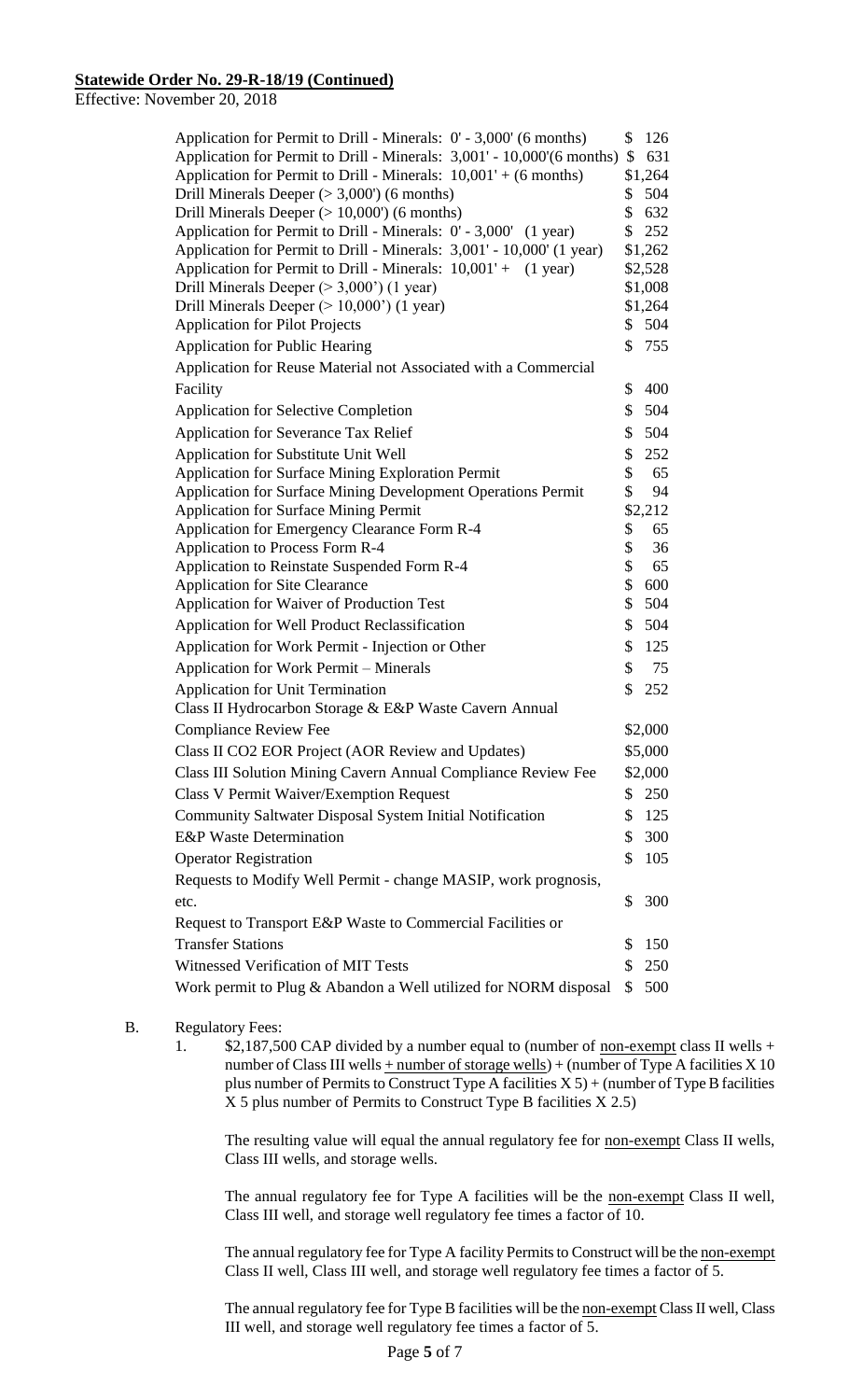Effective: November 20, 2018

The annual regulatory fee for Type B facility Permits to Construct will be the non-exempt Class II well, Class III well, and storage well regulatory fee times a factor of 2.5.

Conservation will perform this calculation annually and will post the individual Regulatory Fee Amount on the DNR Website no later than July  $20<sup>th</sup>$  of each year.

- C. Class I Well Fees: Operators of permitted Class I wells are required to pay
	- 1. \$1,000,000 CAP divided by a number equal to the number of active Class I wells plus the number of Permits to Construct Class I wells X 0.5. Conservation will perform this calculation annually and will post the individual Regulatory Fee Amount on the DNR Website no later than July 20<sup>th</sup> of each year.

## D. Exceptions

- 1. Operators of record of each Class I injection/disposal well and each Type A and B commercial facility and transfer station that is permitted, but has not yet been constructed, are required to pay an annual fee of 50% of the applicable fee for each well or facility.
- 2. Operators of record of each inactive Type A and B facility which have voluntarily ceased the receipt and disposal of E&P waste and are actively implementing an Office of Conservation approved closure plan are required to pay an annual Regulatory Fee of 50% of the annual fee for each applicable Type A or B facility.
- 3. Operators of record of each inactive Type A or B facility which have voluntarily ceased the receipt and disposal of E&P waste, have completed Office of Conservation approved closure activities and are conducting a post-closure maintenance and monitoring program, are required to pay an annual Regulatory Fee of 25% of the annual fee for each applicable Type A or B facility.
- 4. Operators of record of each inactive transfer station which have voluntarily ceased the receipt and transfer of E&P waste and are actively implementing an Office of Conservation approved closure plan are required to pay an annual Regulatory Fee of 50% of the annual fee for each applicable facility.
- 5. Operators of record of each inactive transfer station which have voluntarily ceased the receipt and transfer of E&P waste and are actively implementing an Office of Conservation approved closure plan are required to pay an annual Regulatory Fee of 50% of the annual fee for each applicable facility.

E. Production Fees: Operators of record of capable oil wells and capable gas wells are required to pay according to the following annual production fee tiers:

| <b>Tier</b>       | <b>Annual Production (Barrel Oil Equivalent)</b> | Fee (\$ per Well) |
|-------------------|--------------------------------------------------|-------------------|
| Tier 1            |                                                  | 26                |
| Tier 2            | $1 - 5,000$                                      | 154               |
| Tier 3            | $5,001 - 15,000$                                 | 439               |
| Tier 4            | $15,001 - 30,000$                                | 734               |
| Tier 5            | $30,001 - 60,000$                                | 1,151             |
| Tier 6            | $60,001 - 110,000$                               | 1,601             |
| Tier <sub>7</sub> | 110,001 - 9,999,999                              | 2,004             |

- F. Pipeline Safety Inspection Fees
	- 1. Owners/Operators of jurisdictional gas pipeline facilities are required to pay an annual Gas Pipeline Safety Inspection Fee of \$1.00 per service line, or a minimum of \$400, whichever is greater.
	- 2. Owners/Operators of jurisdictional hazardous liquids pipeline facilities are required to pay an annual Hazardous Liquids Pipeline Safety Inspection Fee of \$44.80 per mile, or a minimum of \$800, whichever is greater.
	- 3. Owners/Operators of jurisdictional Gas Transmission/Gathering pipeline facilities are required to pay an annual Transmission/Gathering Pipeline Safety Inspection Fee of \$44.80 per mile, or a minimum of \$800, whichever is greater.
- G. Commercial Waste Disposal Fees
	- 1. A monthly fee payable to the Office of Conservation of two cents per barrel of exploration and production waste delivered, as reported on a form prescribed by the department to collect commercial facilities monthly report of waste receipts, from the original generator of the waste to the following facilities: Office of Conservation